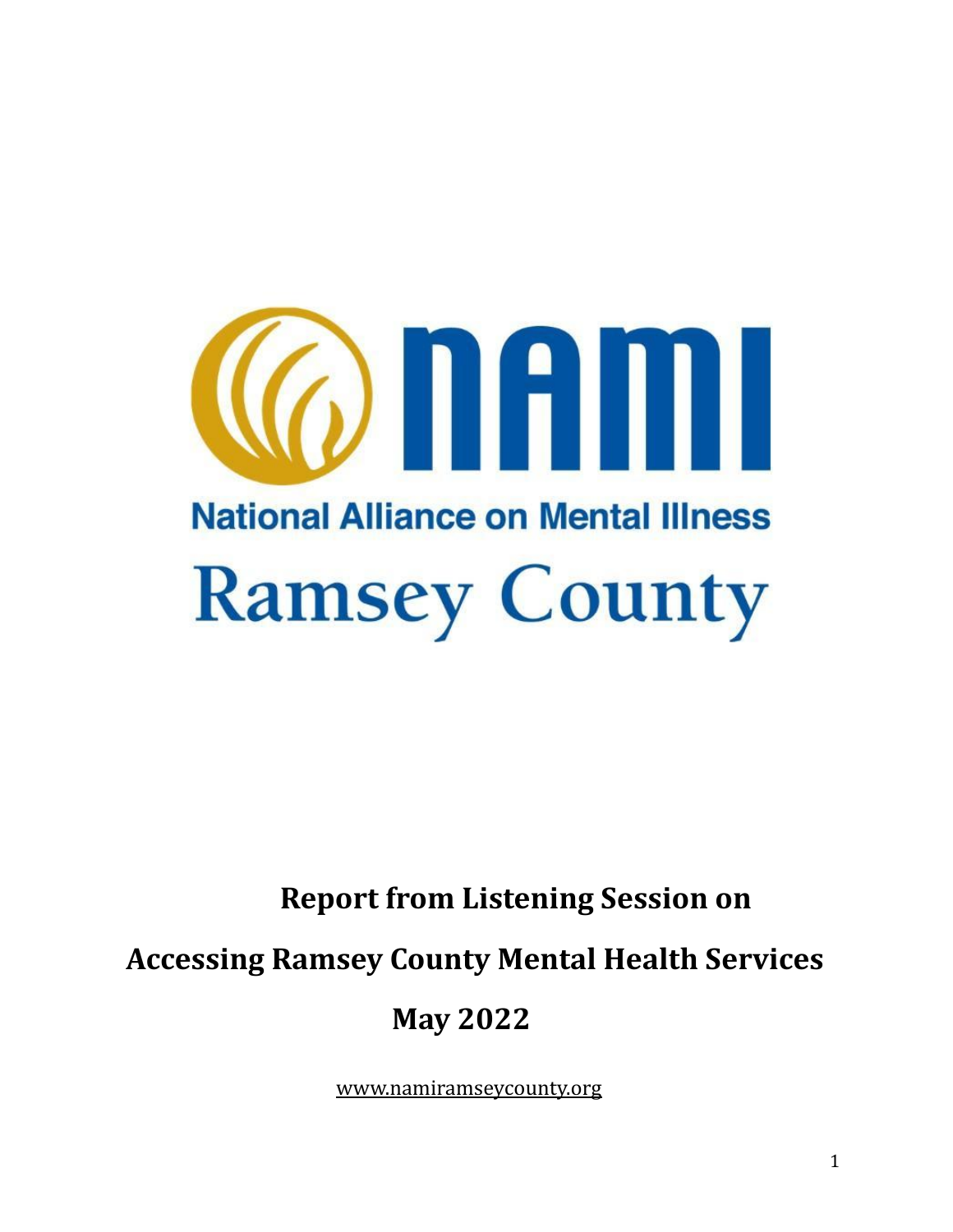#### May 2022

#### Greetings!

On behalf of the National Alliance on Mental Illness (NAMI) Ramsey County, I am pleased to present this report which summarizes the findings and recommendations from our Listening Session on Accessing Mental Health Services in Ramsey County. Our report is intended to be a springboard for discussion and action to improve access to vital mental health services for those with serious mental illnesses. With timely, effective treatment and supports, we know that they can lead productive and meaningful lives.

We have heard from those experiencing mental illnesses and their family members that Ramsey County must improve its services to those most in need in order to promote recovery; assist with employment; and prevent crises, homelessness, and incarceration. We have also heard that programs need to include family members as supportive partners.

We highly recommend the development of an accredited clubhouse in Ramsey County through Clubhouse International. This will require partnership and investment by the public, private and nonprofit sectors. We look forward to working with county commissioners, officials, advocates, foundations, mental health professionals, people living with mental illnesses and other stakeholders to lay the groundwork for this successful model that is found in over 300 communities in 30 countries around the world.

I would like to thank the following individuals who contributed to our February 10, 2022 Listening Session and to this report:

- Tom Berkas chair of the Ramsey County Adult Mental Health Advisory Council who co-hosted this program
- Sophia Thompson, Director of Mental Health and Adult Support for Ramsey County who provided an overview of county services and supports
- NAMI Ramsey County Listening Session Planning Committee including Joan Cleary, Michele Gran, Kayla Murphy, Colleen Oftedahl and Marly Yang and our NAMI Ramsey staff Katy Jo Turner
- NAMI Ramsey County members Kathy Jackson, Jennifer LaForgia and Joan Cleary who drafted and edited this report
- County residents who shared their experiences with accessing mental health services for themselves, for their loved ones or for those they serve.

NAMI Ramsey County supports, educates and advocates for those in our community living with mental illnesses as well as for their family and friends. Please join us and help make a difference. or more information, visit: https://www.namiramseycounty.org/

Sincerely,

Mindy Greiling, President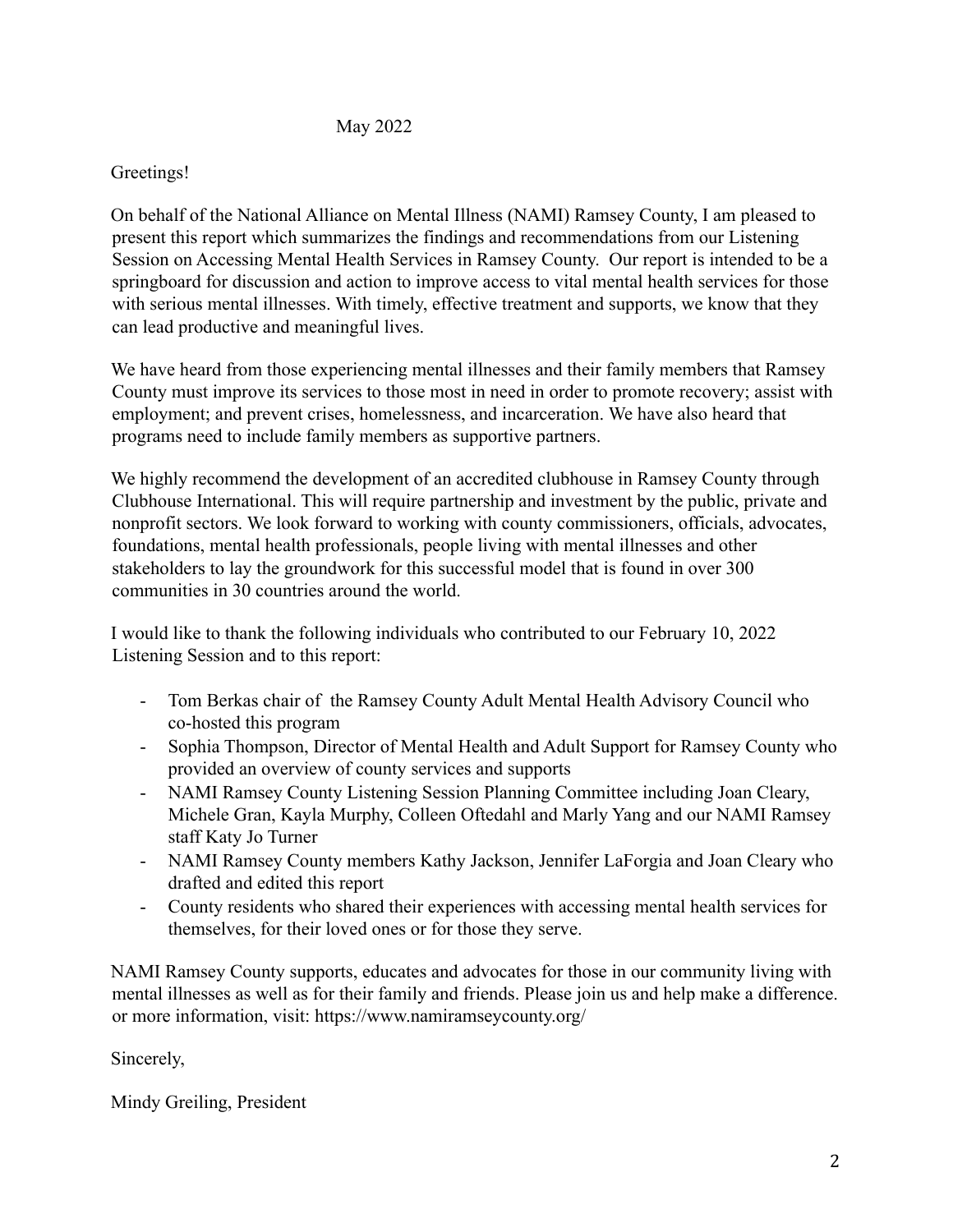# **NAMI Ramsey County Report from Listening Session on Accessing Ramsey County Mental Health Services May 2022**

#### **PURPOSE**

In an effort to better understand the accessibility of Ramsey County Mental Health Services, NAMI (National Alliance on Mental Illness) Ramsey County held a listening session on February 10, 2022 for people who have experience accessing such services. The goal was to gather information regarding the effectiveness as well as current shortcomings of this system through first hand accounts from clients and family caregivers. Forty-two individuals attended the program.

NAMI Ramsey County is sharing this summary of our findings and recommendations with county commissioners, pertinent county administrators, lawmakers, and other stakeholders in the hope that the personal stories will inform future decisions to improve mental health service accessibility – particularly for those who need it most.

#### **OVERVIEW**

NAMI Ramsey County planned and co-hosted the Zoom session with the Ramsey County Adult Mental Health Advisory Council. Sophia Thompson, Director of Mental Health and Adult Support for Ramsey County, presented a 30-minute description of Ramsey County Mental Health Supports and Services, which included demographic information on clients served. She also provided specific data on four programs: mental health courts, adult targeted case management (TCM), crisis teams and the new voluntary engagement program (designed in Minnesota statute to help avoid the need for civil commitment by engaging proposed patients voluntarily in needed treatment). Ramsey County is currently serving 20 individuals in mental health court and their grant allows for 40 people. The graduation rate is 45 percent. The voluntary engagement program designed to address the pressing need to help individuals who have anosognosia so do not recognize their illness is currently limited to 15 individuals.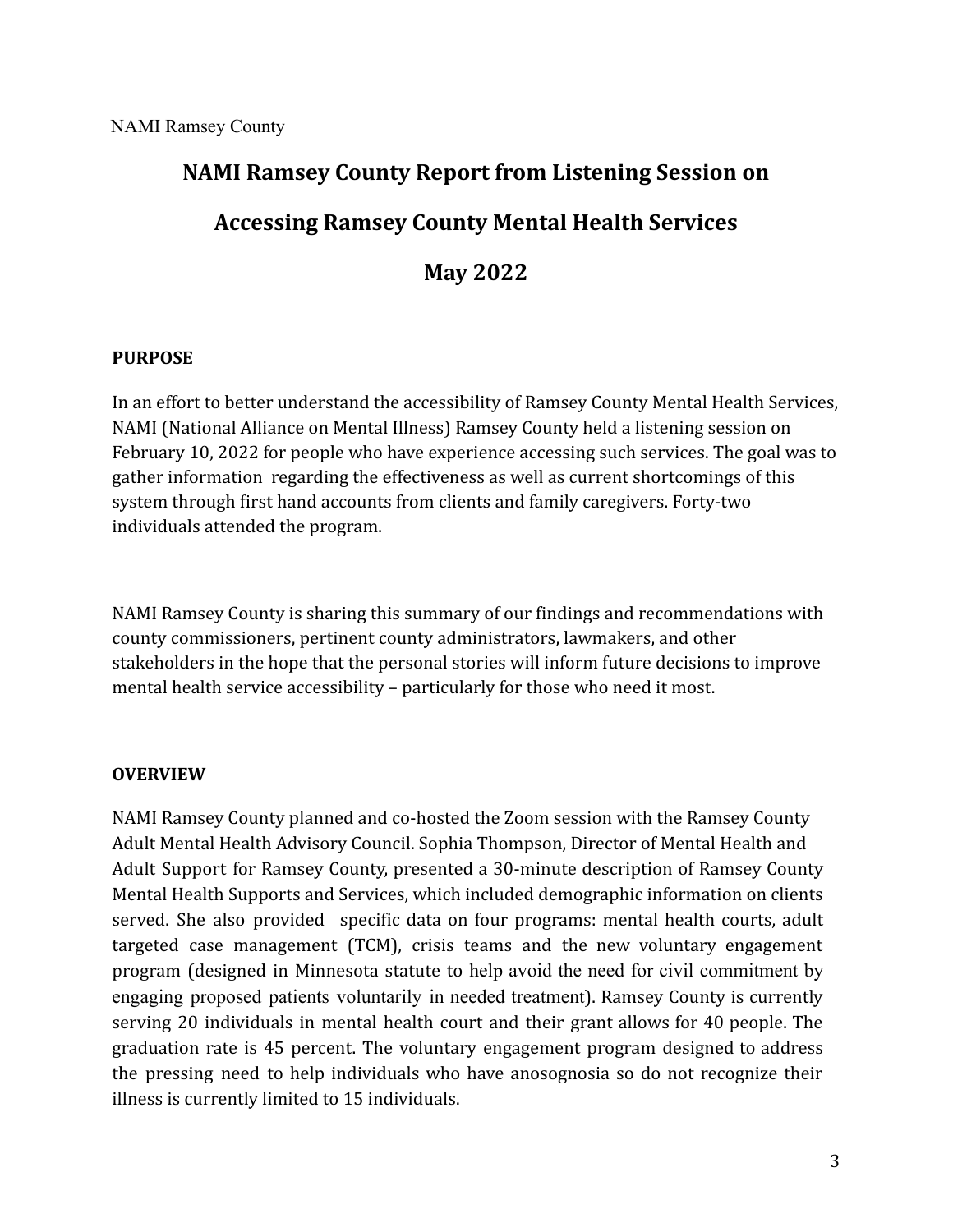Following Ms. Thompson's presentation, the 40 minute listening session began, moderated by NAMI Ramsey County members Kayla Murphy and Marly Yang. In total, during and after the listening session, thirteen people shared their stories.

- Two people with mental illnesses and two mental health workers relayed their positive experiences with the now defunct Apollo Center and emphasized the importance of establishing a similar community meeting place, e.g, an International Clubhouse, in Ramsey County. (Clubhouses offer people living with mental illnesses opportunities for such things as friendship, employment, housing and education).
- Another health care worker, a targeted case manager, detailed grave inadequacies within the system and commended families who help their loved ones navigate a complicated system.
- One parent reported frustration with getting help for her son who is living with an alcohol use disorder.
- The remaining seven stories were recounted by parents of adult children with severe mental illnesses. Their stories had astounding similarities with regard to challenges in accessing services for this high-level need population.

#### **KEY FINDINGS**

Ramsey County Mental Health Services fall short in serving those most in need, people with serious and persistent mental illnesses (SPMI). Those diagnosed with illnesses including schizophrenia, bipolar disorder, schizoaffective disorder and other mood disorders have the greatest need. They often have an accompanying chemical dependency dual diagnosis.

Accessing available resources is hindered greatly by: bureaucratic red tape; lack of effective and preventative wraparound services; anosognosia (lack of insight, which means the ill person cannot request services themselves or many times even accept them) and navigating the criminal justice and/or civil commitment court system. In addition to those qualifying for civil commitments, many others never reach the level for civil commitment, but nonetheless have many unaddressed, urgent needs. While their situations are extremely complicated, efforts should be made to streamline and simplify the process to access services. Ramsey County espouses the availability of such services, but major roadblocks exist. Additionally, classic hallmarks of certain severe mental illnesses prevent access.

The revolving door of crisis/hospitalization/restabilization for this population is unhealthy, expensive, and far less effective than establishing proactive mental health supports and wraparound services up front. The difficulty in getting help before, during and after a crisis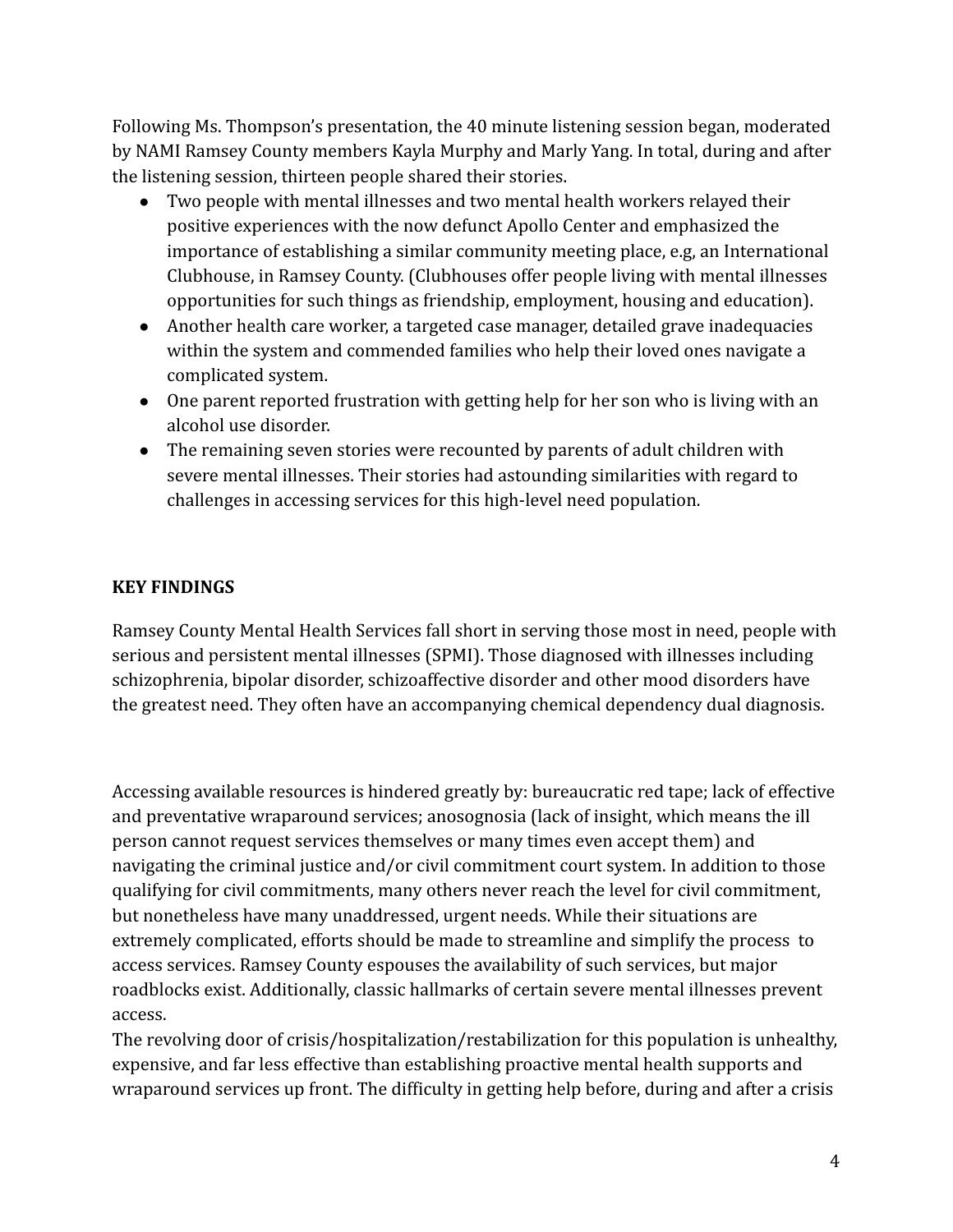was a common thread throughout the testimonies. Services for voluntary clients seem adequate. However, the extreme challenges discussed below exist for those with diagnoses that often include anosognosia. Seven of the eight family stories below are shockingly similar and heart-wrenching.

This report highlights major **service shortcomings** for those most in need:

- 1. Accessibility for Involuntary Clients
- 2. Civil Commitment and Outpatient Treatment
- 3. Cycle of Crime/Incarceration/Mental Health Court
- 4. System Navigation/Paperwork Difficulty for People with SPMI
- 5. Lack of Wraparound Services
- 6. Emergency Services
- 7. What Happens When There is No Family to Do Everything?
- 8. Lack of Clubhouse Services

The report calls for recommended improvements for consideration and action by Ramsey County Commissioners and county agency officials in partnership with foundations, hospitals and mental health providers, those living with mental illnesses and their family members as well as other stakeholders. NAMI Ramsey County highly recommends that Ramsey County establish a local clubhouse through **[Clubhouse International](https://clubhouse-intl.org/?gclid=Cj0KCQjwpImTBhCmARIsAKr58czCjILGnGWEUB4hzs8D0nVkrdUxTwz6pQsZlYMgIyh2QsO6c74f0RIaAmHTEALw_wcB)**.

*Through over 300 local Clubhouses in more than 30 countries around the world, Clubhouse International offers people living with mental illness opportunities for friendship, employment, housing, education and access to medical and psychiatric services in a single caring and safe environment . This social and economic inclusion reverses the alarming trends of higher suicide, hospitalization and incarceration rates associated with mental illness.*

#### **MAJOR SHORTCOMINGS**

#### **1. Accessibility for Involuntary Clients**

Ramsey County must recognize, appreciate, address and prioritize the needs of those experiencing *anosognosia* and those with the most *serious and persistent mental illnesses (SPMI),* who, by nature of their illness, cannot recognize they are ill and consequently cannot *voluntarily* seek services.

*Anecdotal Listening Session Feedback:*

● The system is hardest for those who need it most. It's too complicated for people with SPMI. That's why 911 gets called.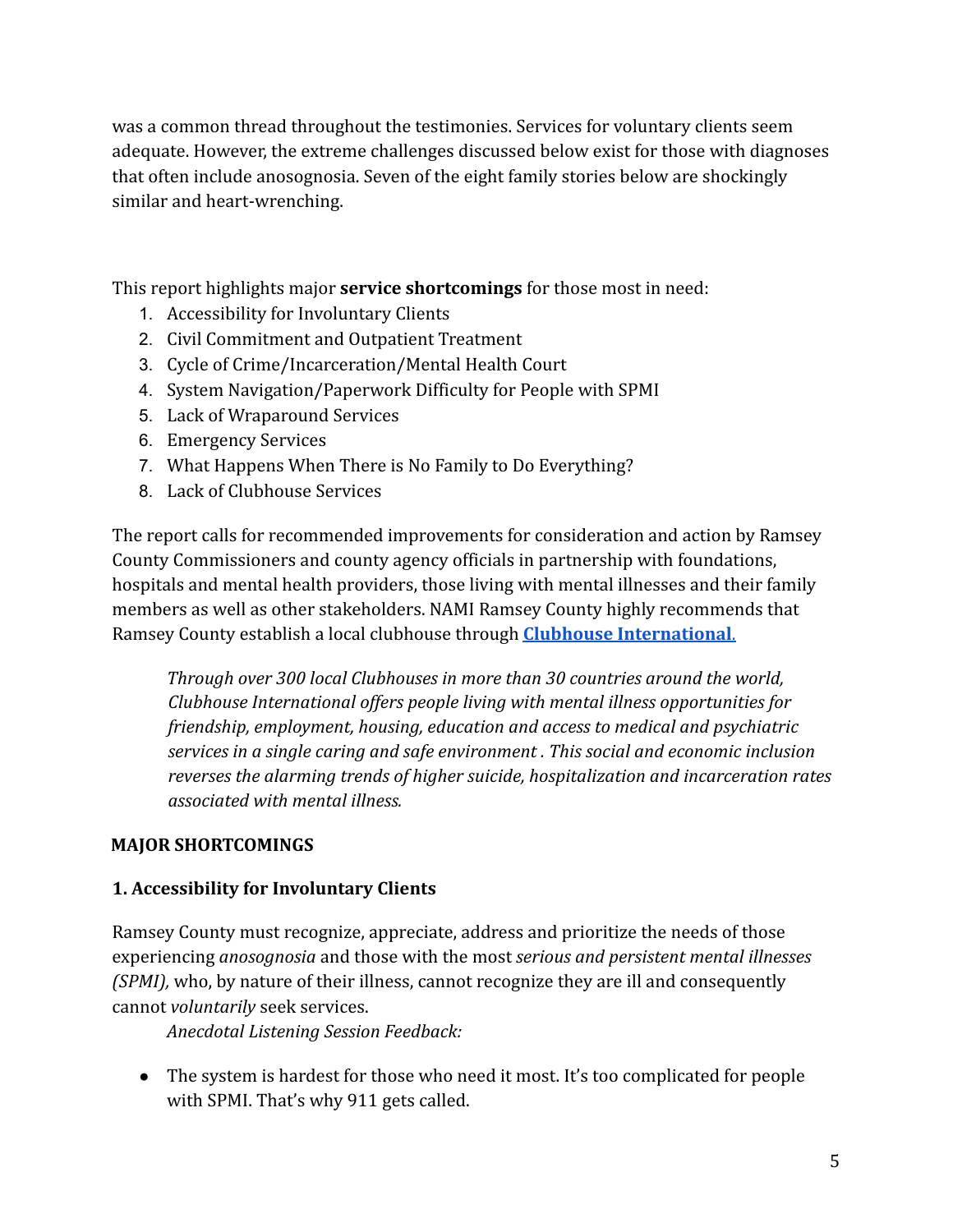- For those with anosognosia*,* navigating the bureaucracy is impossible. They don't seek help on their own because they don't believe they are ill.
- Son has anosognosia. Homeless for three years, in and out of hospital, IRTS, overdosed.
- There is such a lack of recognition of anosognosia diagnosis and too much focus on autonomy for a very sick person who can't know it.
- Patients with physical disabilities receive prioritized assistance relative to the severity of their disability. Why is this not the case with serious and persistent mental illnesses?
- Targeted Case Management advocates for clients having choice, but too much choice for people who aren't cognizant can be counter-productive.
- Son no longer has anosognosia but when he uses crack he stops cooperating. Mental health workers say it's his choice and their hands are tied. How can this be when he is very ill and a vulnerable adult?
- The system is geared for voluntary people who aren't as sick as those with anosognosia/and/or Mental Illness Chemical Dependence (MICD). People like my son would never volunteer for help when he's at his worst and needs it most.
- Parents aren't empowered to be listened to when they have adult children who are very ill but not terribly willing to accept help.
- There is minimal recognition of serious and persistent mental illness as a condition akin to other severe health problems rendering individuals in need of long-term support.
- Please let's do things without waiting for a crisis.
- Mom wants to change the system to make it more easily accessible before the person is on the streets or in jail.
- Family was advised to seek guardianship for earlier help but the process took so long and the son no longer qualified by the time the court date arrived.
- Improve the voluntary engagement program (see above). Increase opportunities for people to participate in the program. Limiting it to 15 clients will not meet the need.

# **2. Civil Commitment and Outpatient Treatment**

Civil Commitment is difficult to obtain. Those without strong family support to help navigate the complicated system will not obtain commitment and will likely be homeless. If/when commitment is finally achieved, the patient has already demonstrated substantial need and now deserves stabilization support, sustained and adequate wraparound services, and appropriate housing.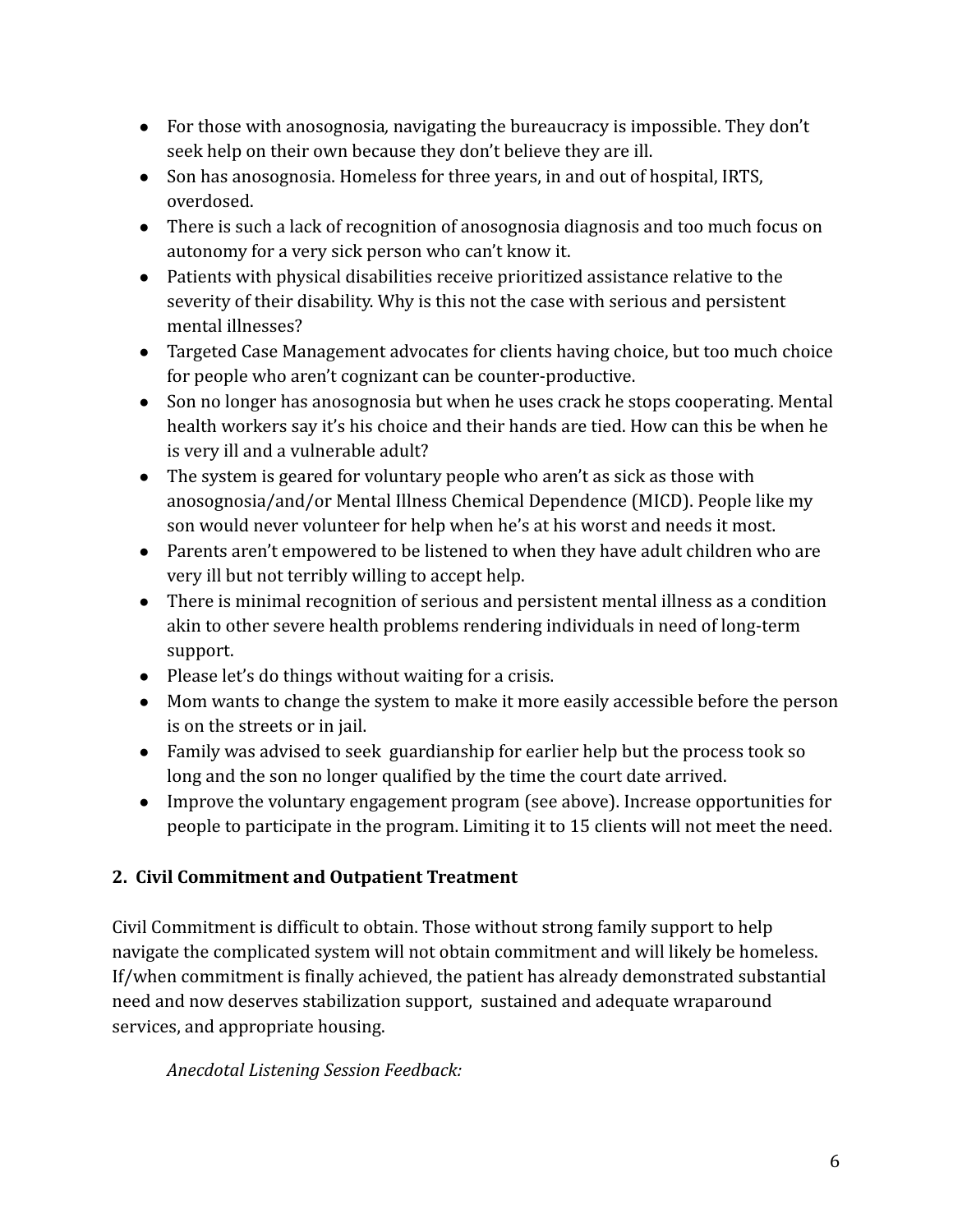- Civil commitment helps but only begins when a person is a danger to themselves or others.
- Those who are civilly committed need the most help. They should *"go to the front of the line."* The commitment designation ought to be enough to demonstrate the great need for more services, including housing and wrap-around services.
- Son's parents know without commitment he would be on the streets and homeless.
- After civil commitment, monthly injectable medications help.
- Hennepin County Medical Center (HCMC, now Hennepin Health) recommended commitment for son. Ramsey County petitioned for commitment, until they found out he was homeless and in a Hennepin hospital. (Police took him from Ramsey to HCMC when there was no bed in Ramsey.) Hennepin referred the son back to Ramsey and when nothing happened there, the hospital discharged the son on foot.
- It's difficult to achieve civil commitment.
- After three years of struggle, son was finally committed to Anoka Regional Treatment Center and now resides in a traumatic brain injury facility in Duluth where he's safe. He is taking meds and no longer paranoid.
- What does it take to get someone committed? Her son is a wonderful man with severe alcoholism, depression and anxiety. He's unemployed and not allowed to see his children. He calls 911 once or twice per week. She's tried fruitlessly for civil commitment without success. Mom believes commitment would break son's cycle.
- Even with a MICD civil commitment in place and court-ordered treatment, son has been turned down by eight treatment centers. Still waiting for placement.

# **3. Cycle of Crime/Incarceration/ Mental Health Court**

- Son was arrested, jailed many times, admitted to ER, in and out of court. **"***He was caught in the criminal justice system and it was a nightmare to get him out."*
- Son couldn't be diverted to Mental Health Court because he had no mental health diagnosis yet.
- Son did well in Mental Health Court.
- Son was not diverted to Mental Health Court so sent to District/Felony Court. Family wouldn't have pressed charges for their home being burglarized had they known that would happen. Ramsey County needs to serve more people in Mental Health Court and not criminalize people who are very sick.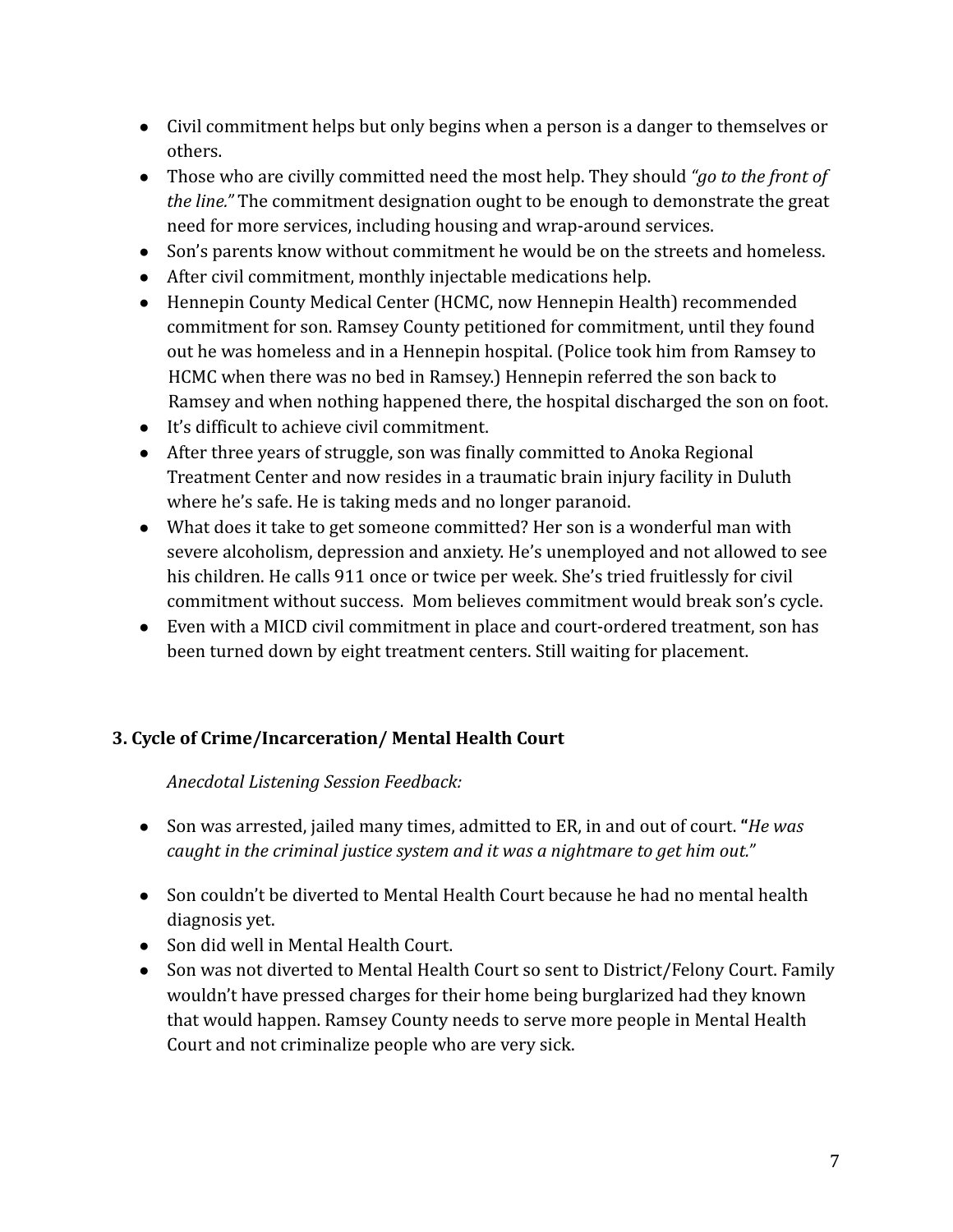## **4. System Navigation/Paperwork Difficulty for People with SPMI**

*Anecdotal Listening Session Feedback:*

- Daughter witnessed her mother struggle on the phone for 90 minutes, then said, *"The system only works for my brother if my mom can help him access it."*
- Son isn't able to get services on his own. He could never deal with the phone calls that pass the caller from person to person.
- Son can't fill out paperwork for TCM on own so doesn't have one. Mom tried to help but faxes got lost. It was a nightmare.
- Son's Supplemental Nutrition Assistance Program (SNAP) benefits lapsed for two months. TCM hadn't helped with this or even noticed the son wasn't receiving funds. When mom noticed, TCM blamed it on the county financial worker. That person didn't answer the phone. Mom has never had a good experience with any of the financial workers. Mom fed son during lapsed paperwork for SNAP and now has marked her calendar and does the paperwork. Shouldn't the county worker be doing this?
- One mother tried relentlessly to contact and speak with the listed county financial worker. To no avail.
- Paper work is overwhelming and mom feels insecure with this level of help.
- What happens to the poor kids without families to help with all this?
- Processes are so complicated that only those clients with professional parent advocates stand a chance of getting and retaining services.

# **5. Lack of Wraparound Services**

SPMI patients require a much higher case management approach than those with less severe mental illnesses. As such, they require improved and more frequent case management. This management should include a *comprehensive and sustained* plan which coordinates *all* aspects of the case and patient needs - past, present and future anticipated needs.

*Anecdotal Listening Session Feedback:*

# **Targeted Case Management (TCM)**

• Mom has been asking for a TCM for son since September. Her son was given paperwork but couldn't complete it. Bureaucratic red tape prevented her son from being assigned a Targeted Case Manager (promised by December, 2021), but still nothing and currently her son is homeless.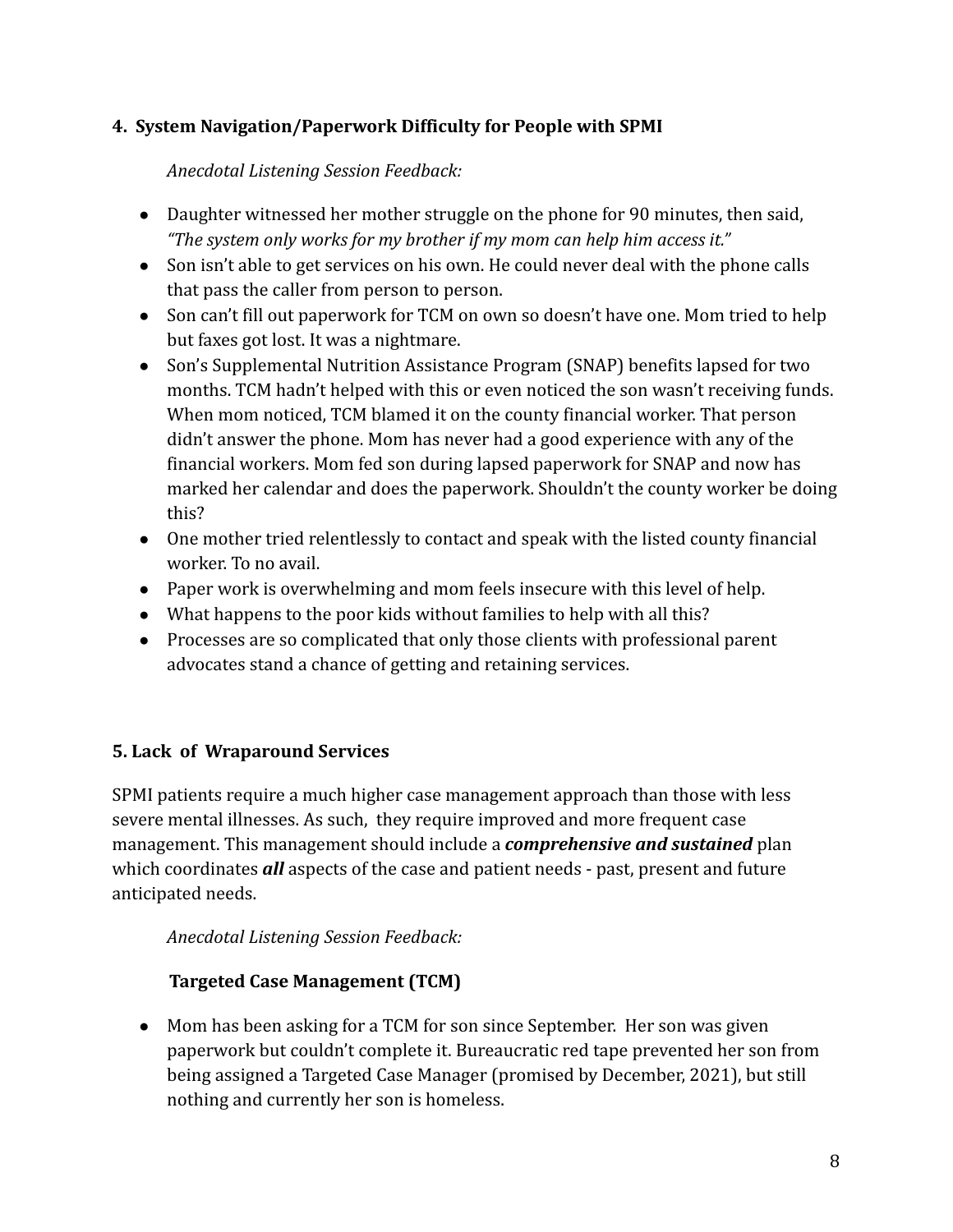- A Targeted Case Manager spoke: would like to see clients get more services, e.g., in a hub where people can connect. Allocate funds there for better service coordination.
- Targeted Case Management says when families partner with a TCM it helps individuals better. It's hard for moms to get connected.
- Son had a very good crisis case manager, but when no longer in crisis he got passed around to TCMs who are pretty good to not very good. One always set appointments for mornings when the son was comatose from his boatload of meds and failed to understand why. She questions their training and real life experience.
- MICD There's a lack of recognition of the CD (chemical dependency) part and a lack of MICD services.
- There needs to be less piecemeal services and one person who is really responsible for each SPMI person.
- There are funds for the opioid crisis. Use some of this money for wraparound services for people with MICD and other chemical dependencies.

# **Intensive Residential Treatment Services (IRTS)**

- The IRTS facilities are limited to a maximum stay of 90 days and then you time out before you're on your feet. They are better for less sick, voluntary patients. But for her son not so much: it was easy for him to run away and he did several times; there was no follow up.
- Mom called repeatedly to get son into an IRTS. Once in, he escaped and took a plane to Duluth.
- IRTS has counseling and classes for voluntary participation. This counseling should be required for patients who are SPMI and experience anosognosia so they can receive much-needed education into their illness/situation.

## **Homelessness/Housing**

Lack of supportive housing options is a fundamental problem.

- My psychiatrist told me to stay in a homeless shelter for at least one night to get housing. It took a while but worked.
- Housing is available for those with cognitive and physical disabilities. Why is it not a priority for those with SPMI (severe and persistent mental illnesses)?

# **Employment**

Employment services are sorely lacking for SPMI.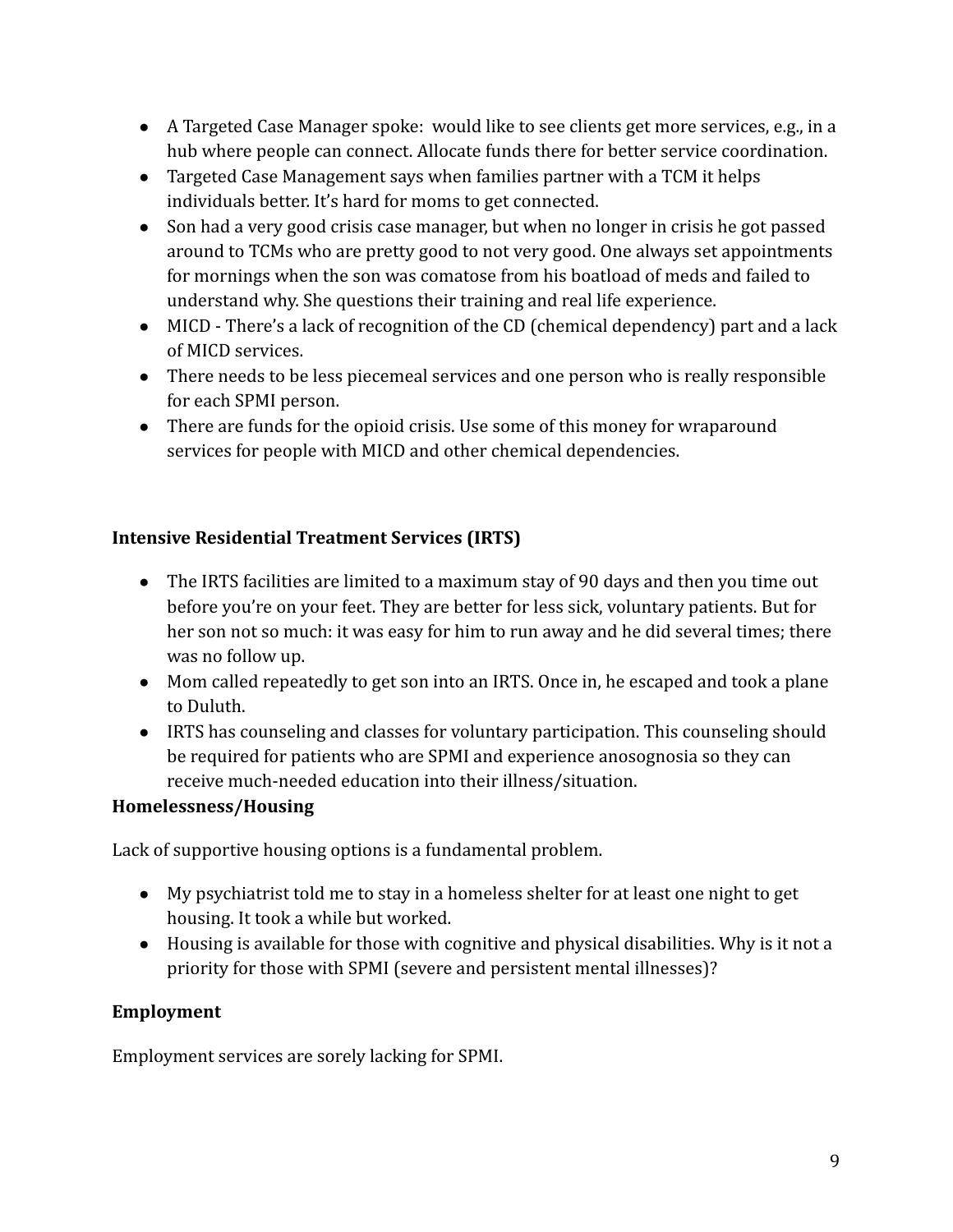- Vocational Rehabilitation services offered through the Minnesota Department of Employment and Education are not geared to them.
- Individual Placement and Support (IPS) services, designed specifically for this population and that evidence shows work, aren't typically offered to them. ● *Clubhouse International helps with employment*.

## **Other Support Service Needs**

- CADI Funding improvements: CADI funding can help with housing costs. Licensed social worker who is also the parent of an adult child living with mental illness sees significant limitations of CADI funding.
- Personal Care Assistants (PCA): Would help support SMI clients.
- Peer Counselors: Son had a positive experience with an excellent peer counselor but after two visits, the person disappeared. Mom almost would have rather they hadn't met at all since it built up failed expectations.
- Assertive Community Treatment (ACT) Team: Difficult to obtain for my SPMI son who has been committed twice in three years.
- Priority Access to Support Services: Are people who haven't been committed getting ahead of him? If so, why?

# **6. Emergency Services**

While families generally appreciated the emergency services, they expressed frustration in the following areas:

## **Crisis Teams**

- Didn't show up for  $1\frac{1}{2}$  hours and by then my son had taken off.
- Son goes to the hospital voluntarily via crisis team once or twice a week but is released in one to two days at most and sometimes not admitted. They are great but we're all throwing up our hands.
- I don't call them anymore because our son isn't voluntary and doesn't meet their criteria until we don't have time to wait for them.
- They are caring people, but their hands are tied by: "*must be a threat to themselves or others"* law. There needs to be exceptions: the law needs to consider those with anosognosia who lack insight into their condition and have very serious mental illnesses and are often delusional.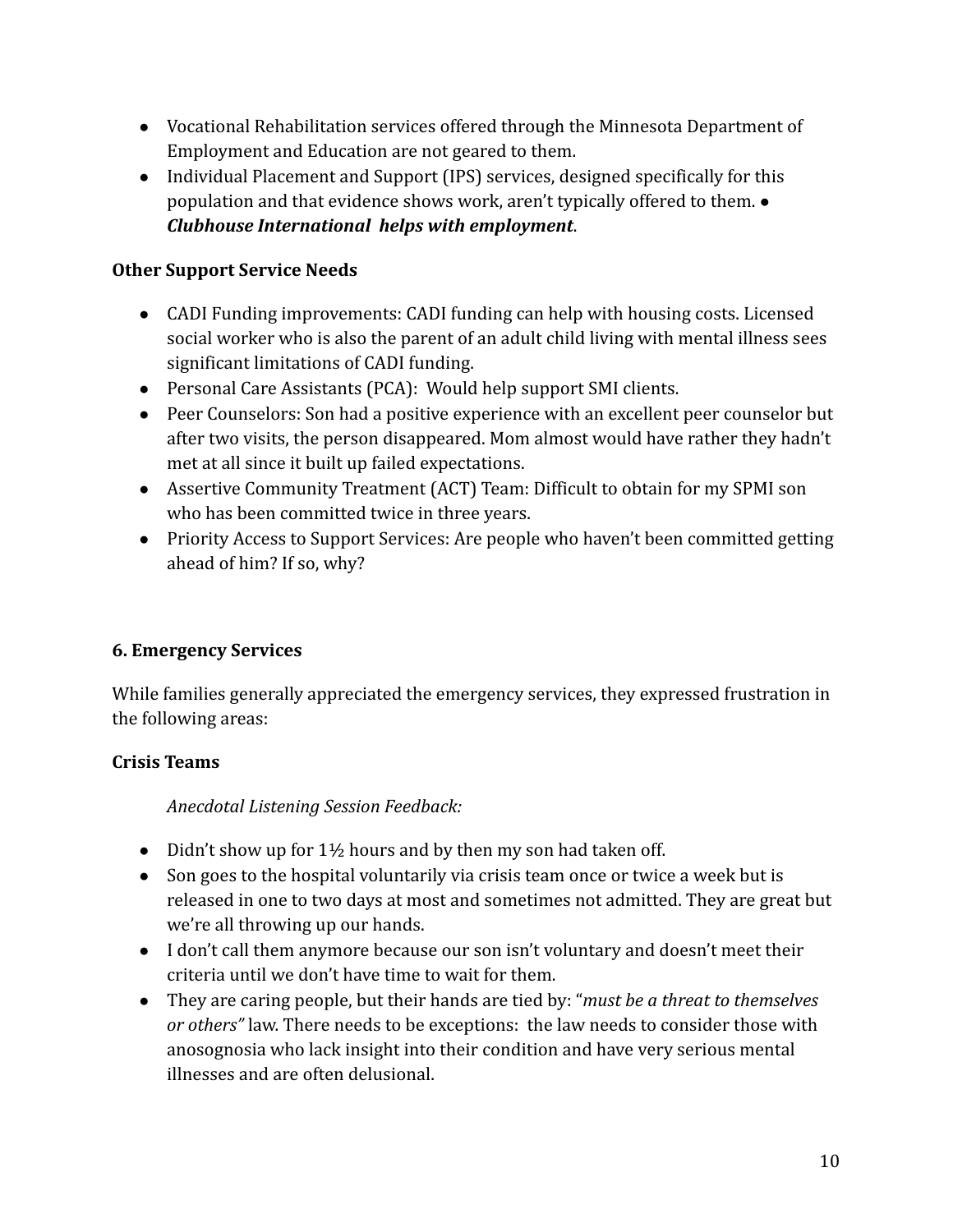## **Law Enforcement**

- After the crisis team didn't show up until son had taken off, mom called the police who took him to the hospital.
- Happy to hear about embedded social workers. Huge progress in the last 10 years.
- Ramsey County Sheriff's Department was great when they finally picked him up due to an apprehension warrant after civil commitment revocation due to meth use. Came in an unmarked car/plain clothes. But this was only after several days of coordination via telephone with mom, caseworker and the sheriff's department. Use of specialized units and police with MI training should continue to improve.

# **Hospital Beds**

- Son waited in the ER for over 24 hours without a bed; when admitted he was barely there before being released.
- Huge problem with not enough beds.
- Police had to take the son from Ramsey to Hennepin Health (formerly called Hennepin County Medical Center) for a bed.

# **7. What Happens When There is No Family to Do Everything?**

Parents expressed grave concern over who will care for their loved ones after they are gone. The system needs to provide a much, much higher level of care, care coordination and proactive wraparound services for those most vulnerable, specifically, those with an SPMI diagnosis or those on the path to such a diagnosis. There is also concern for such patients who currently lack supportive families. Who is caring for them?

**Worry about future care for their loved ones with SPMI by aging/dying parents**

*Anecdotal Listening Session Feedback:*

● Licensed social worker and mother of SPMI young adult: *"Only those clients with a professional parent advocate stand a chance of getting and retaining services. While the costs are likely less to care for folks by providing: housing, PCAs, transportation and supportive employment than the cost of keeping folks stuck in the revolving door of homelessness, incarceration, hospitalization, discharge to short-term care, repeat, the will to establish permanent supports are lacking. Some of my clients have died in this cycle. I need to know that Ramsey County will step up so that when my advocacy fades with my aging, this will not be the fate of my son. He, by the way, has beaten the statistical odds by obtaining a two year degree and is working full time despite multiple disabilities."*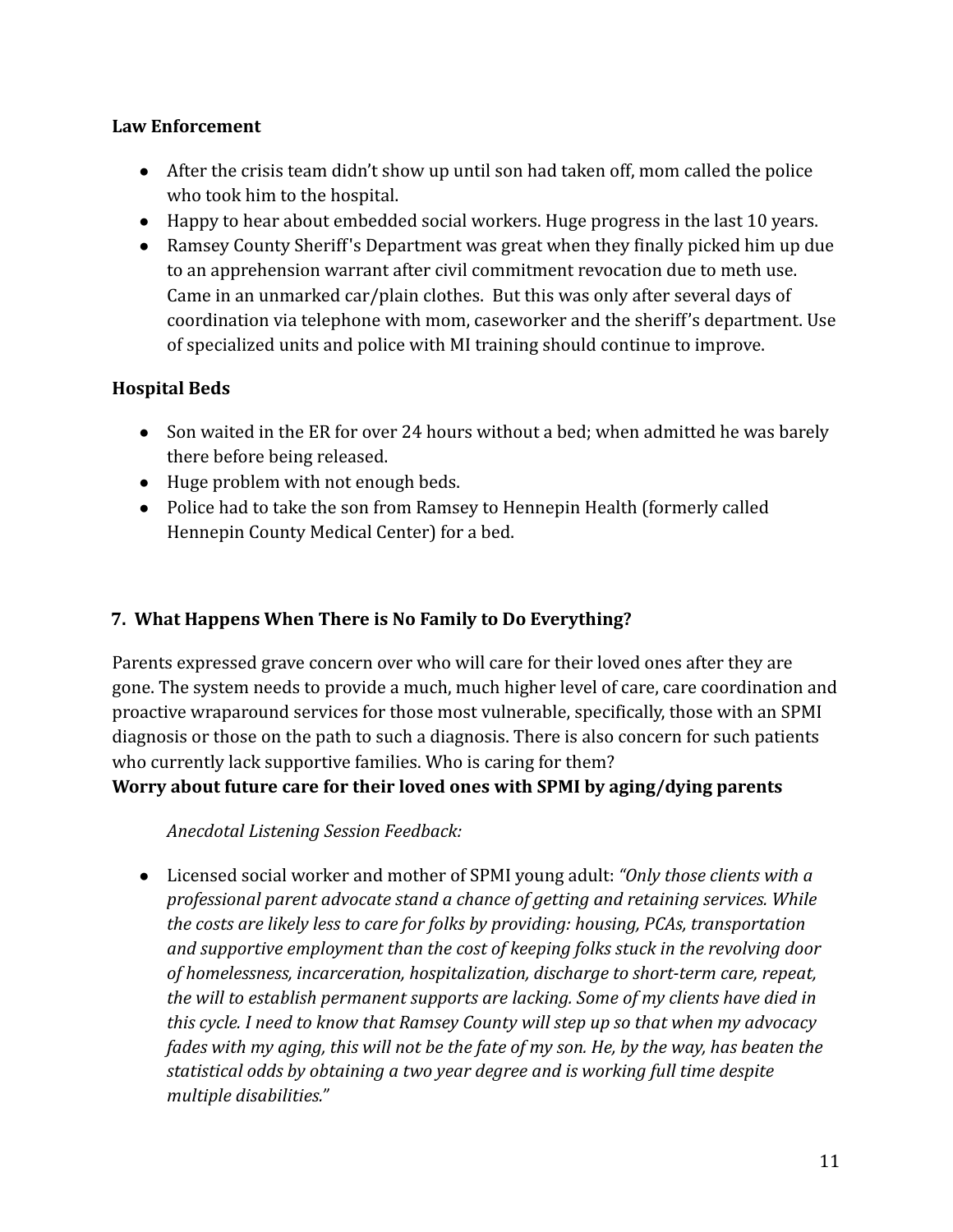- Son is better now but mom is worried about when she and husband die. Then she knows he will fall apart and be homeless or worse.
- Young woman with mental illness said her mom worries about what will happen to her when she dies.
- Parents in their seventies are worried about how SPMI son will cope after they can't take up slack for a mental health system that fails to meet his needs.
- Parents don't live forever and even when they are alive, they shouldn't have to also serve as full-time case managers. We should look at all we do for people with developmental disabilities or people with Alzheimer's and try to be more humane with people with SPMI.
- There is a thin level of support given to people with mental illnesses and their families.

# **8. Lack of Clubhouse Model**

Not having a Clubhouse is a huge hole in Ramsey County's service model.

- Having a Clubhouse would help with Ramsey County's lack of employment services for SPMI. Clubhouses offer wraparound employment help and over the top help after a person gets a job.
- TCM says she's only required to contact her many clients once a month, but things can change in a day or two.
- Clubhouse needed in Ramsey County. Since Apollo closed, there isn't a safe place for SPMI to go.
- [Vail Place](https://www.vailplace.org/) (local clubhouse in Hennepin County) accepts people from Ramsey but clients would love to have a closer site in Ramsey.
- Vail Place attendee who lives in Ramsey takes a bus for  $1\frac{1}{2}$  hours to get there. She would love to see a Clubhouse International in St. Paul. She's happier there and participates in many activities and is kept from the hospital.
- Another Ramsey attendee in the Hennepin Clubhouse says drop-in places help her. She used to go to centers for homeless youth, but has aged out. She also must take the bus to get there.
- Vail Place has helped with socialization and employment.
- Worker with Ramsey County Crisis Center emphasized the importance/effectiveness of drop-in centers. Much needed in Ramsey. Without a Clubhouse there is no ability to refer clients, especially frequent clients, to a day-to-day program. People can make friends at a Clubhouse and have a place to go for holidays.